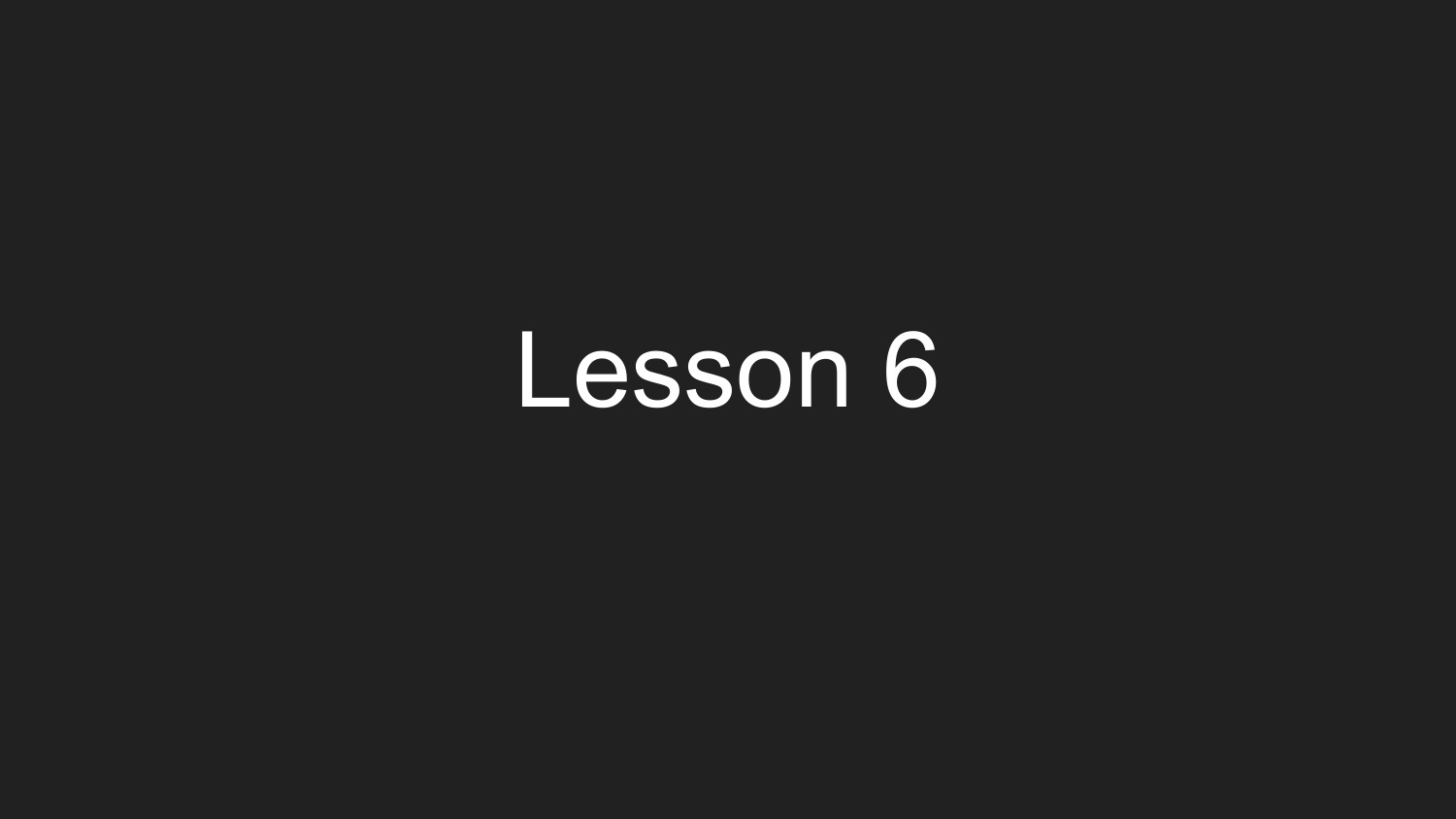• Dont forget to download the project from GitHub if you happen to miss a lesson or need a reference!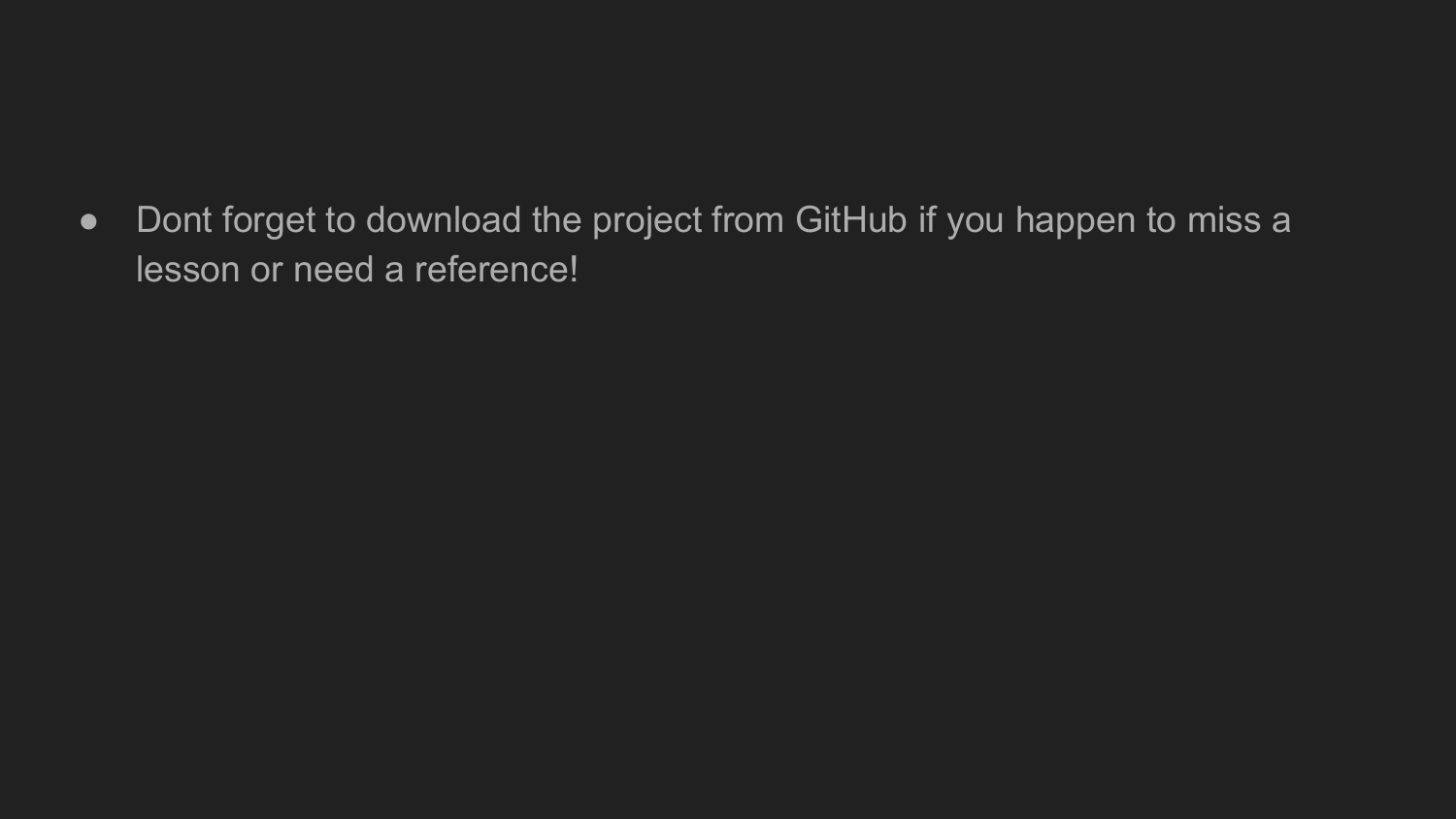#### A Quick Review of the Unity UI Hierarchy

- All Unity UI elements require a canvas first
	- The canvas is the largest UI element and is required as a parent to all other UI elements
- Canvases hold UI elements
	- Panels: Like a smaller canvas usually hold other elements that you want to be able to hide
	- Buttons: Special elements that run off the Event System, best for menus
	- Images, Text, etc… All the other basic UI elements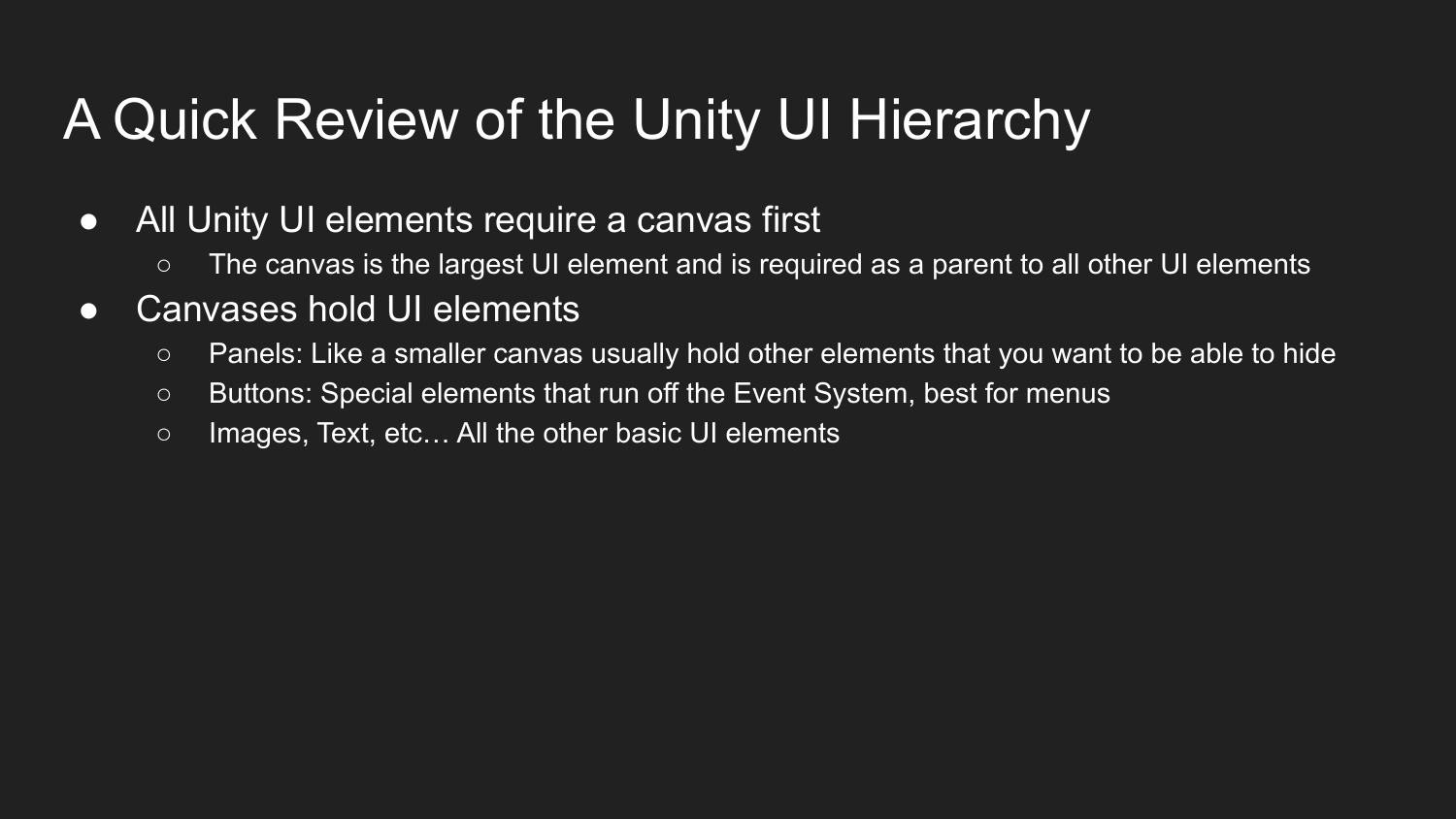# Upgrading the UI Controller Script for a Pause Menu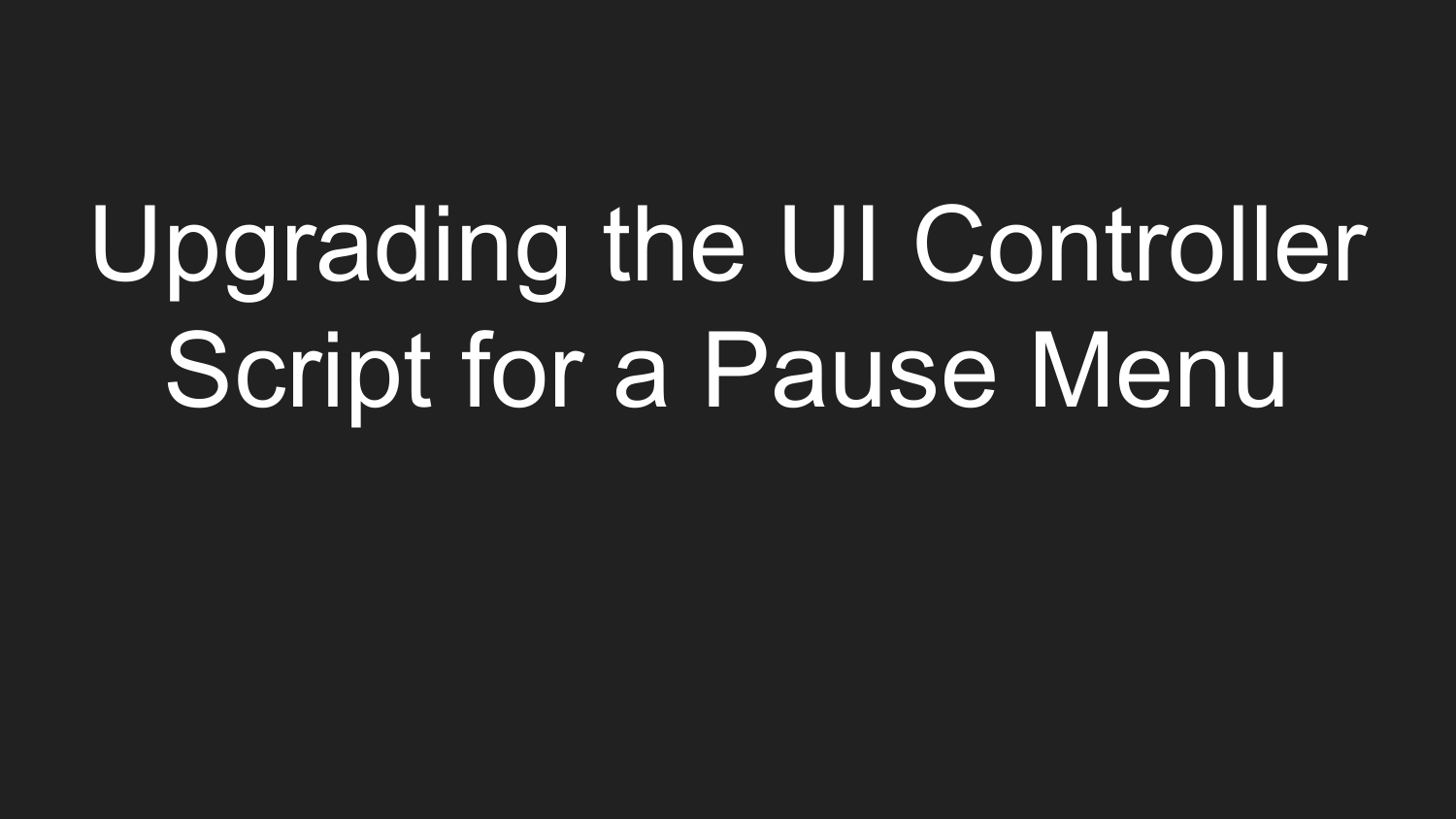### Scripting the Pause Menu ( UIController )

- Create a reference for our panel as type GameObject.
- Create a variable to hold the pause state of the game.

```
public class UIController : MonoBehaviour
    public TextMeshProUGUI coinsText;
    // A variable to keep track if the game is paused
    bool is Paused = false;A reference to the Panel that contains our pause UI
    public GameObject pauseUI;
    void Update()
        coinsText.text = "Coins: " + GameController.GetCoins();
```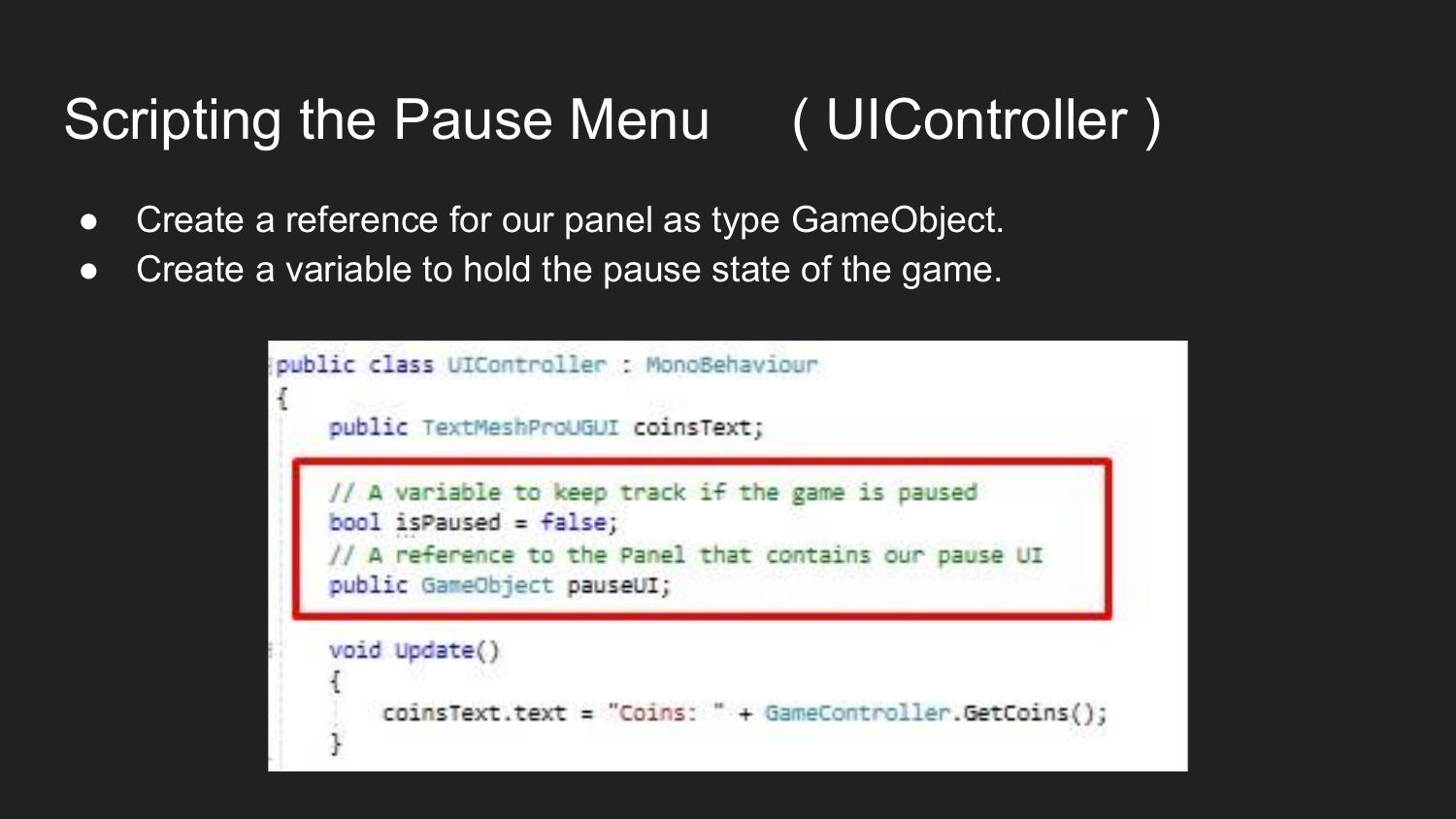#### Scripting the Pause Menu...

• Create a method to pause or unpause the game based on the variable we made.

Make sure this method is public .

```
// Pause or Unpause the game
public void Pause()
    // If the game is currently paused then unpause it
    if (isPaused)
       isPaused = false:
       Cursor.visible = false:
       Cursor.lockState = CursorLockMode.Locked;
        pauseUI.SetActive(false);
        Time.timeScale = 1f;
    // If the game is currently unpaused then pause it
    else
       isPaused = trueCursor.visible = true:
        Cursor.lockState = CursorLockMode.None:
        pauseUI.SetActive(true);
        Time.timeScale = 0f:
```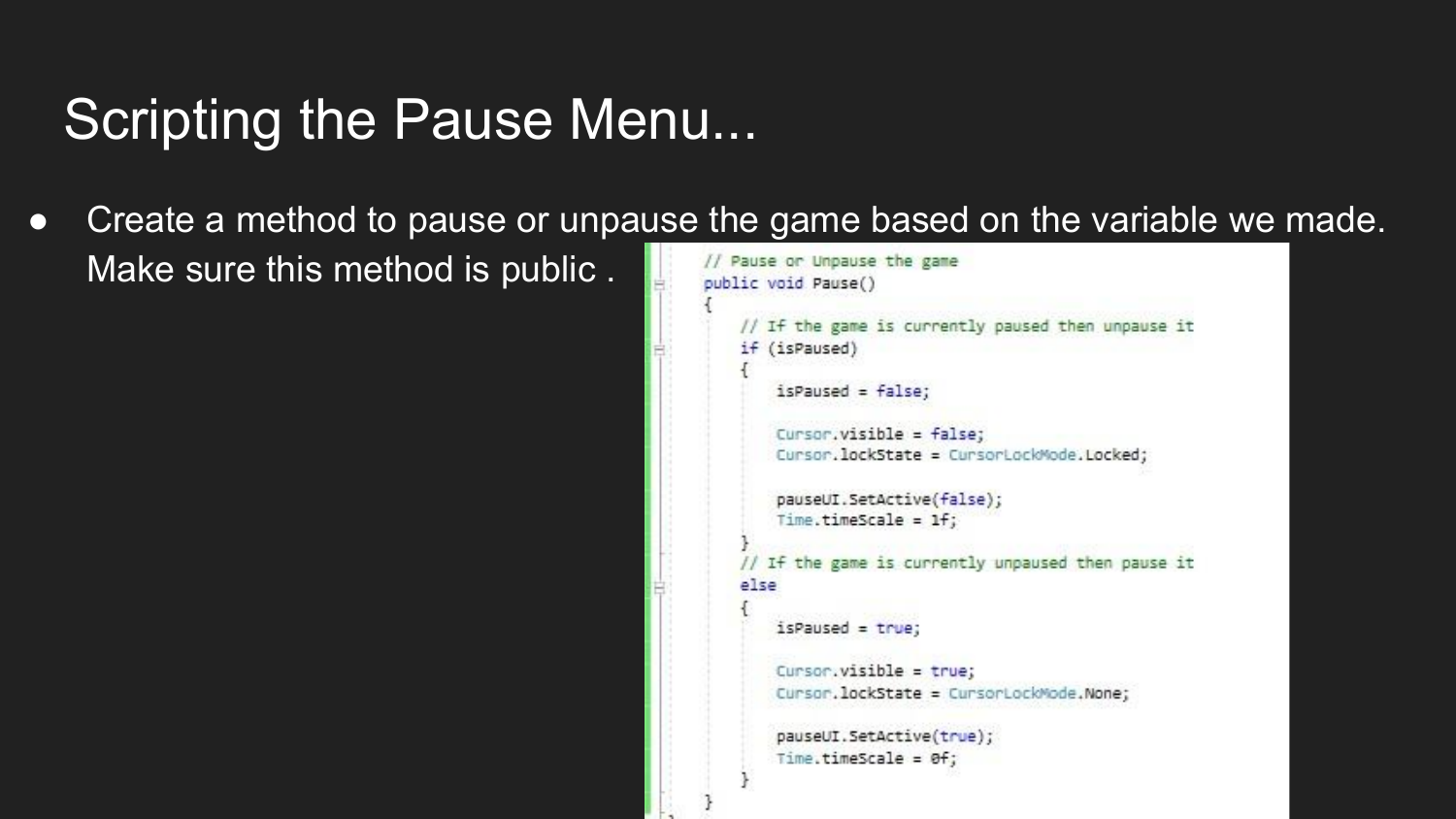#### Scripting the Pause Menu...

- Time.timeScale changes the actual speed of the game, meaning anything that relies on time is changed.
	- Importantly, setting the time scale to 0 stops physics.

• This is why UI Buttons are useful because they are controlled by the Event System which is not affected by the speed of the game.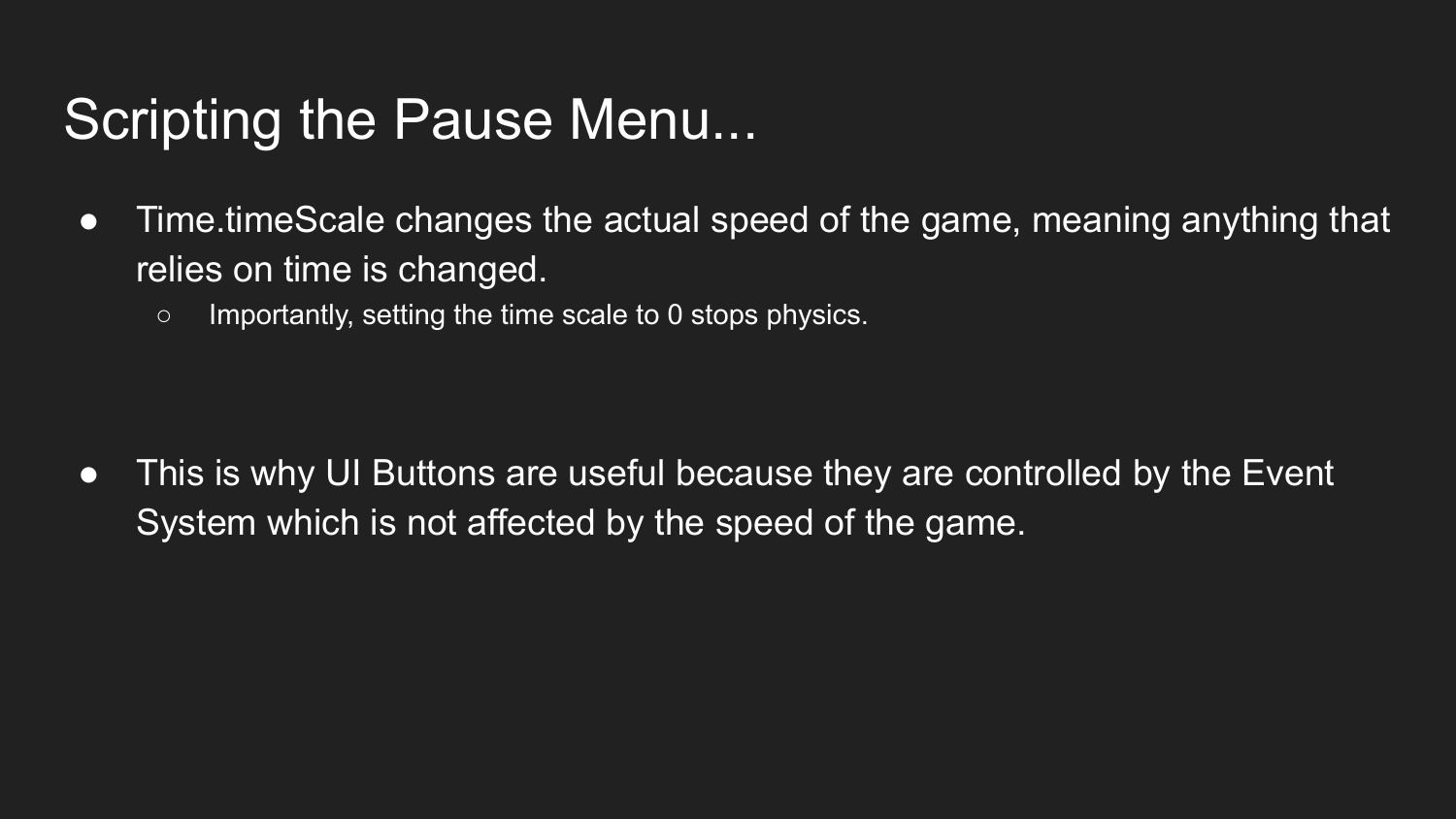#### Pause Menu in the Scene

• Create a Panel under the Canvas.



● Drag this Panel into the GameObject reference in the UIController script.

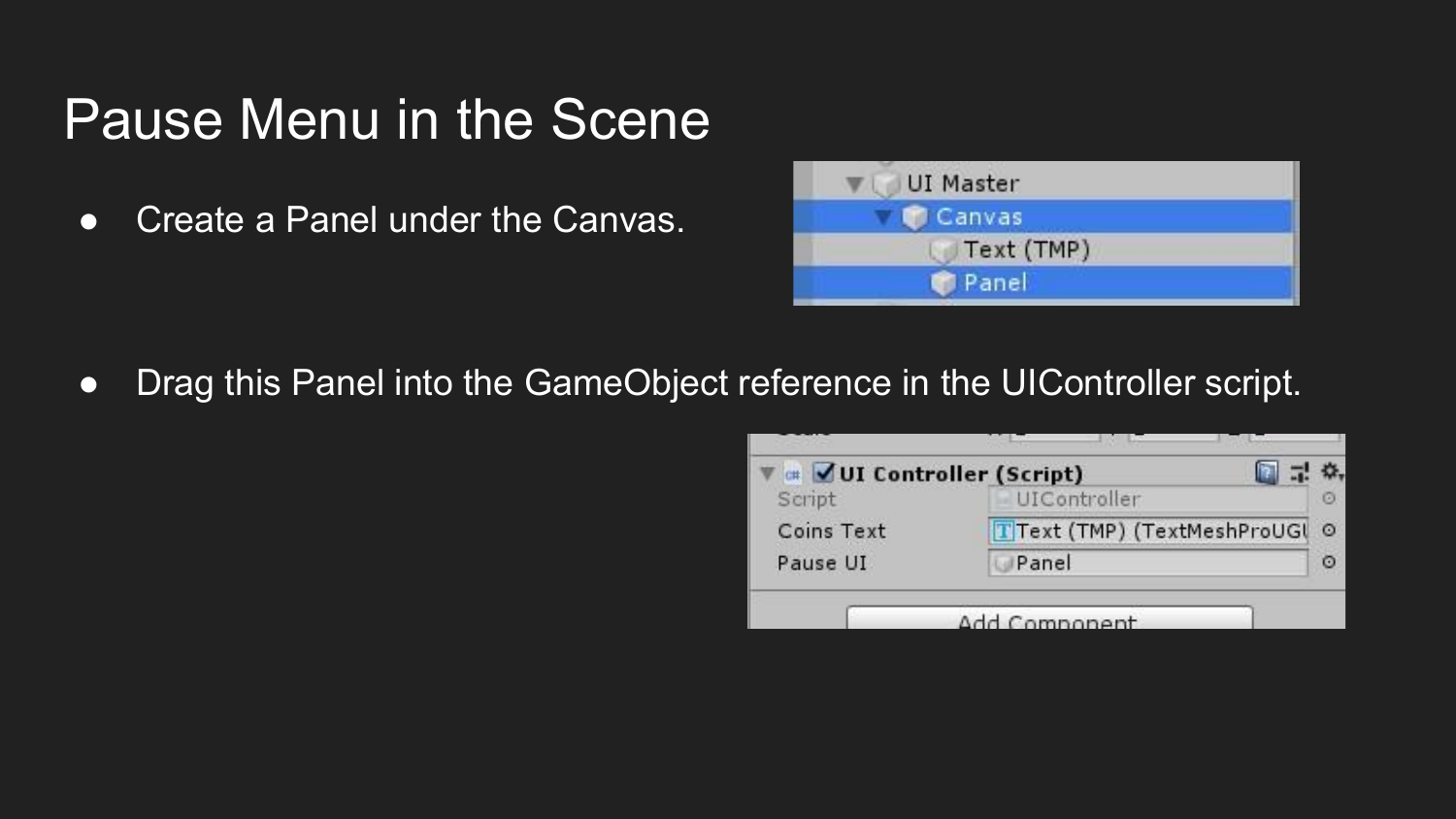#### Pause Menu in the Scene: Buttons

#### • Creating a Resume Game Button

- Create a Button under the Panel
- You can drag the button around on screen to a location that looks good
- Don't forget to change the Text element that is a child of the Button!

| Coins: 999 |        |  |  |
|------------|--------|--|--|
|            | Resume |  |  |
|            |        |  |  |
|            |        |  |  |

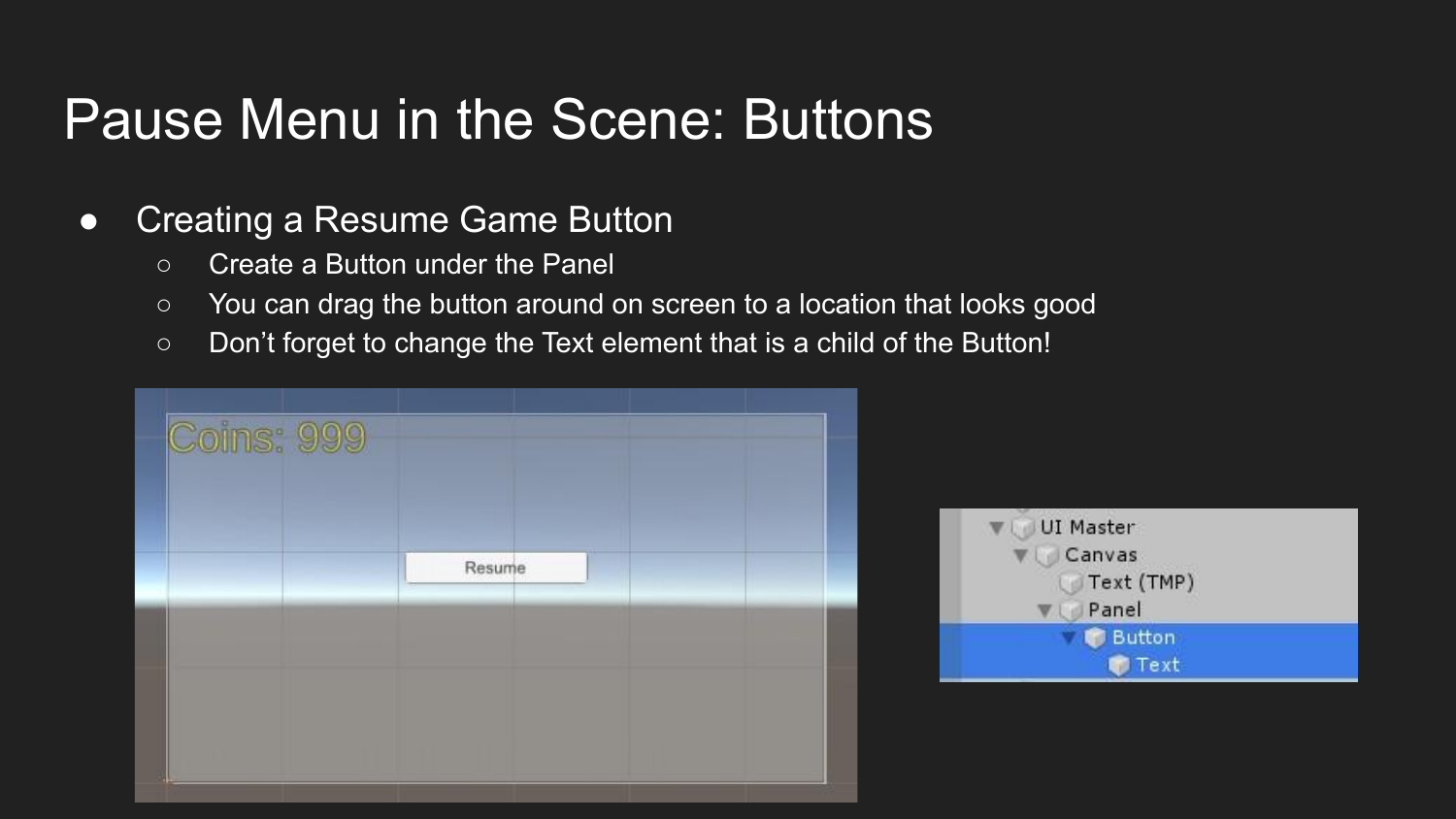#### Pause Menu in the Scene: Buttons...

#### • Calling our Script with the Button

- Click on the Button object.
- Look for the Button (Script) Component in the inspector & find the area labeled OnClick().
- Press the plus, then drag the GameObject that has the UIController script attached to it into the labeled area. In our case it is the UIMaster object.
- Click on the button labeled "No Function" and find the UIController Script from the dropdown menu, then find and press the option labeled Pause().

| On Click ()   |             |
|---------------|-------------|
| List is Empty |             |
|               |             |
|               |             |
|               | On Click () |

None (Objei $\circ$ 

| bool enabled<br>string name                                                                                 | P<br>P                                             |
|-------------------------------------------------------------------------------------------------------------|----------------------------------------------------|
| bool runinEditMode<br>string tag<br>bool useGUILayout<br>BroadcastMessage (string)<br>Cancellnvoke (string) | $\mathbf{1}$<br>0.1<br>Automatic<br>÷<br>Visualize |
| Cancellnvoke ()                                                                                             |                                                    |
| Pause ()                                                                                                    | <b>No Function</b>                                 |
| SendMessage (string)                                                                                        | No Function<br>$\checkmark$                        |
| SendMessageUpwards (string)                                                                                 | н<br>$\mathbf{r}$<br>GameObject                    |
| StopAllCoroutines ()                                                                                        | $\overline{\phantom{1}}$<br>Transform              |
| StopCoroutine (string)                                                                                      | <b>UIController</b><br>×                           |
|                                                                                                             |                                                    |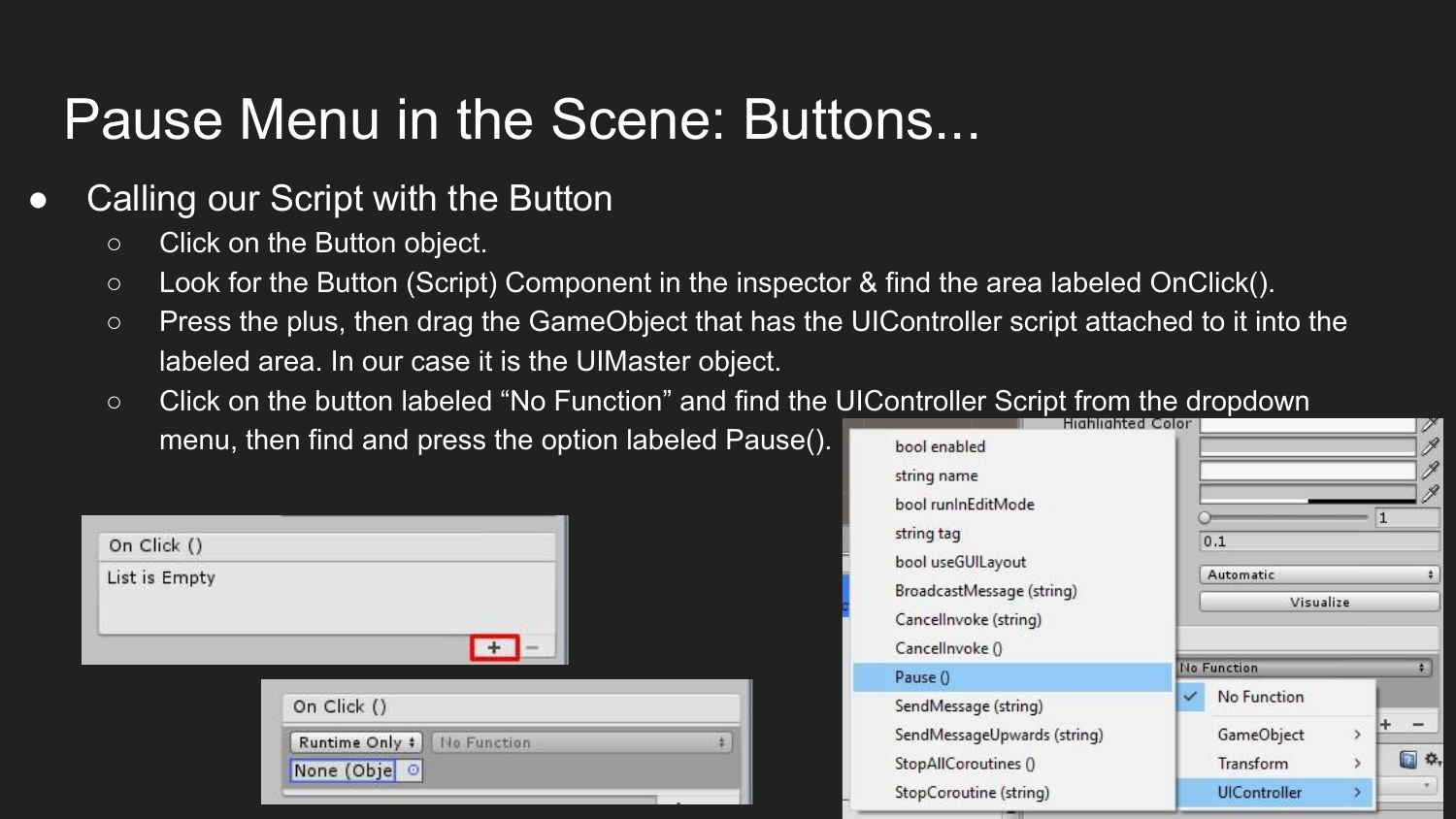#### Pause Menu in the Scene: Buttons...

- This Button will now call the Pause function whenever you click it!
- The problem now is that once it disappears we can't get it to show back up.
	- We could fix this by creating another button that appears when the game is not paused and have it also call the Pause function.
- What we will do is call the function when the user presses the escape key in the Update function of UIController.

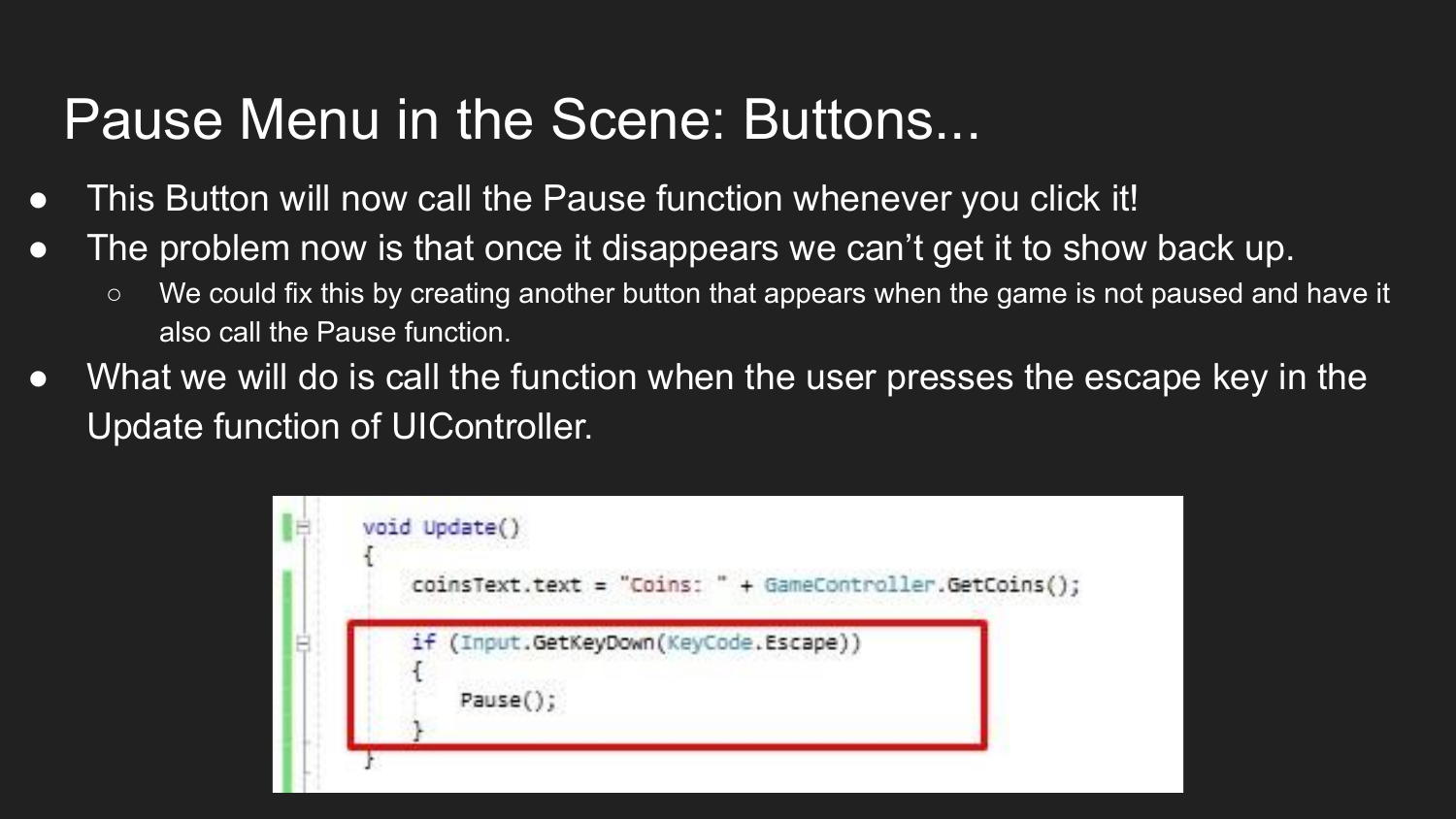#### Pause Menu.

- Now that we can pause and unpause the game with Escape and unpause with the button we want the PauseUI to start off as being hidden.
- Add some functionality in Start() of the UIController script.

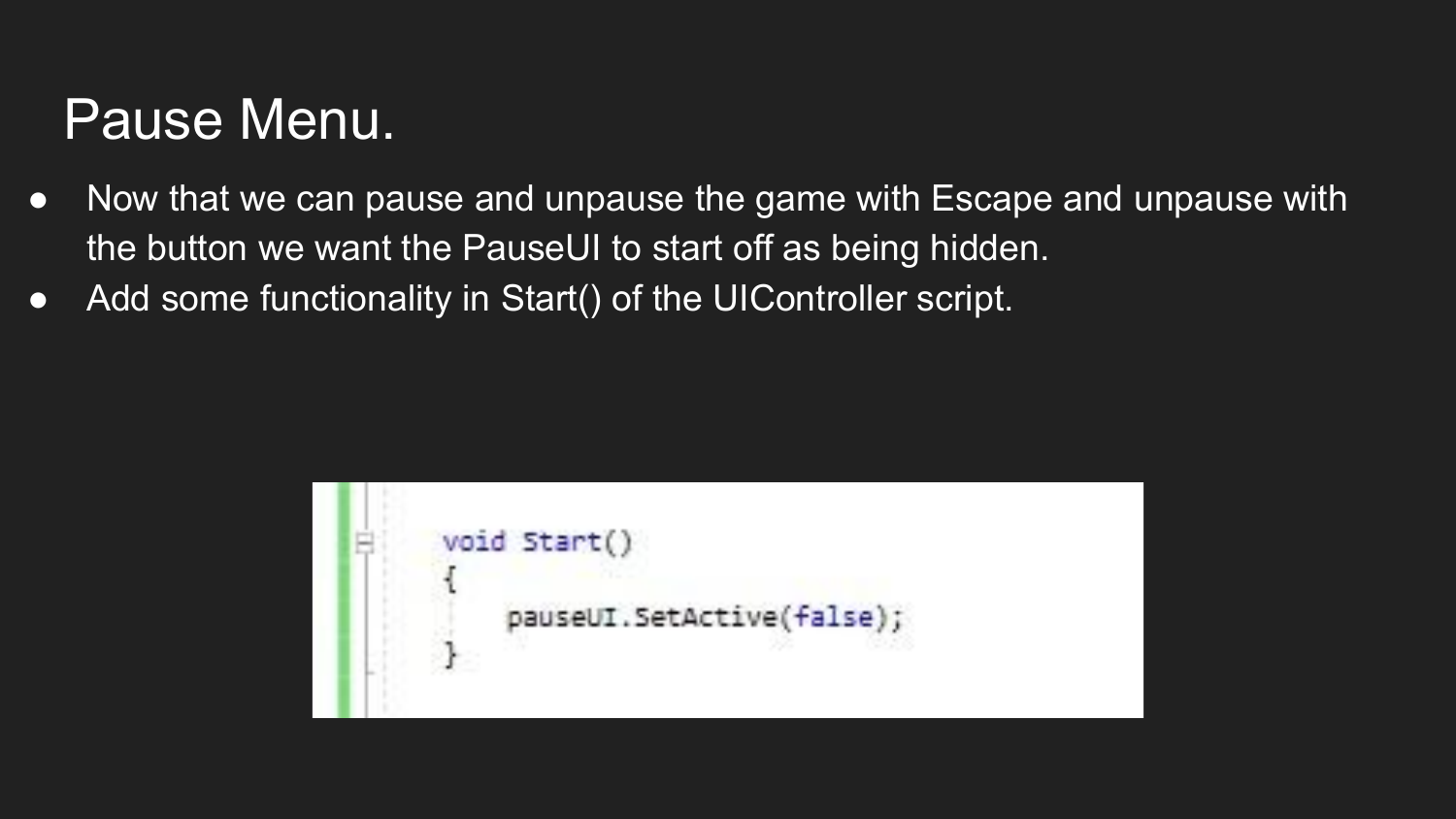#### Some Problems...

- As of now pausing the game doesn't stop the character from rotating or the platform from moving back and forth.
- This is because these objects use the Update function and do not take time into account when they move.
- Fix situations like this by using the Time.deltaTime component of Time.
- Taking the change in time into account when calculating movement will effectively stop time for that object.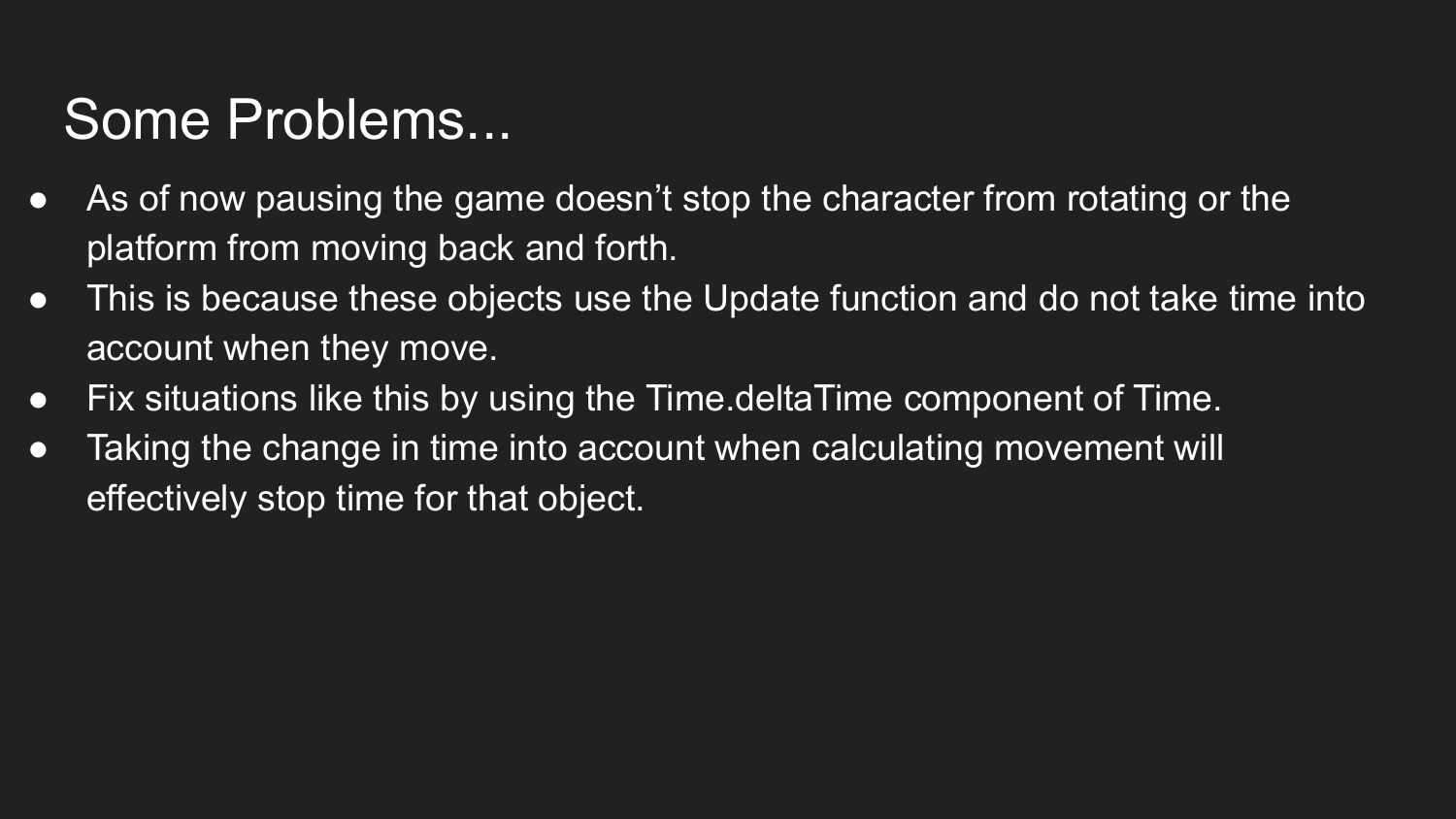#### Fixing the Problems...

● In PlayerController:

| yaw += Input.GetAxis("Mouse X") * 150 * Time.deltaTime; |
|---------------------------------------------------------|
| transform.eulerAngles = new Vector3(0, yaw, 0);         |

● We actually used Time.deltaTime before, which is why the player can only turn and not move.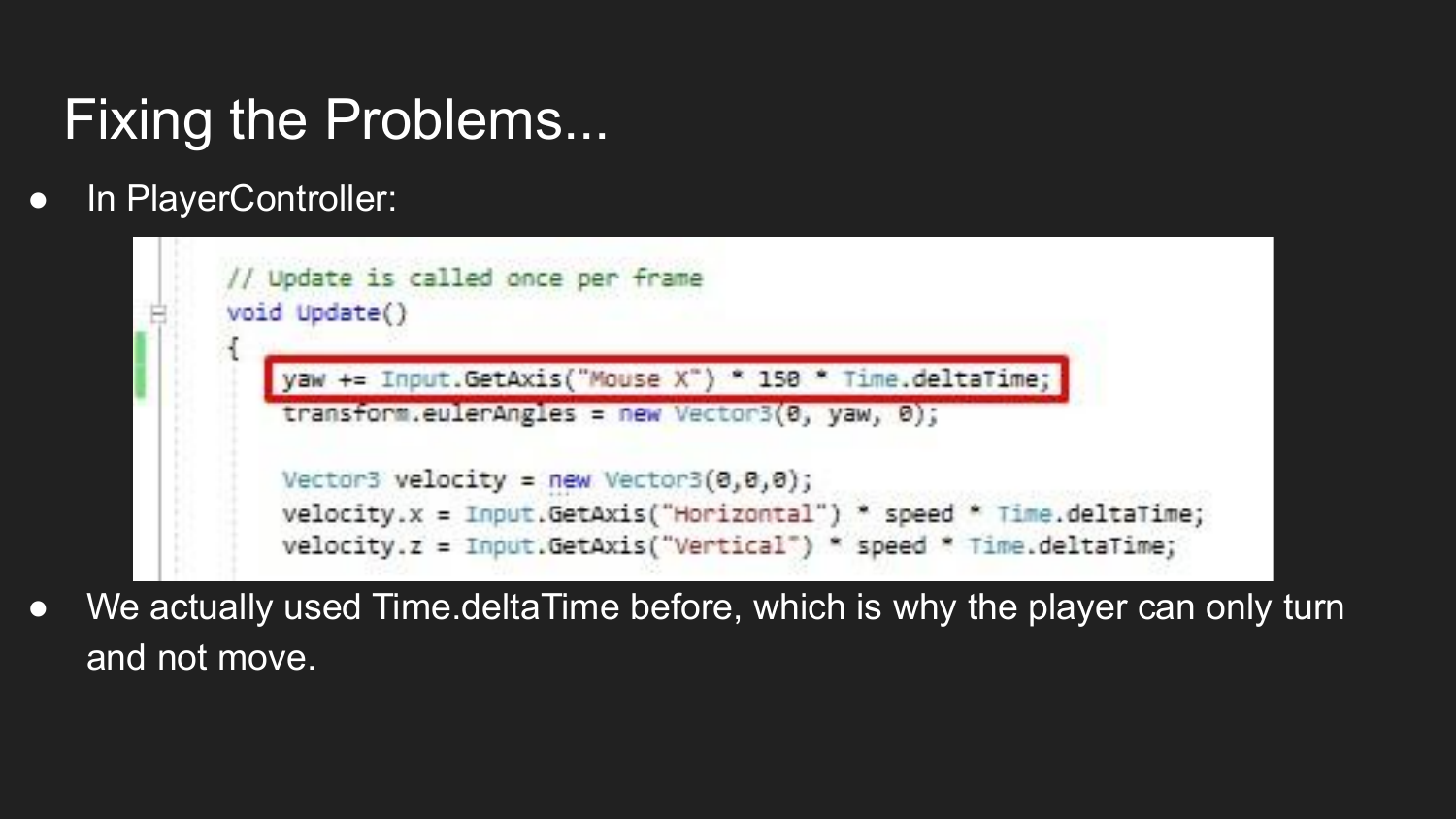#### Fixing the Problems...

• In MovingPlatform:

```
// Update is called once per frame
void Update()
    if (Vector3.Distance(transform.position, waypoints[index].transform.position) < .1)
        index = index + 1;if (index > waypoints. Length - 1)
            System.Array.Reverse(waypoints);
            index = 1;
    else
        transform.position = Vector3.MoveTowards(transform.position, waypoints[index].transform.position<mark>, 2 * Time.deltaTime);</mark>
```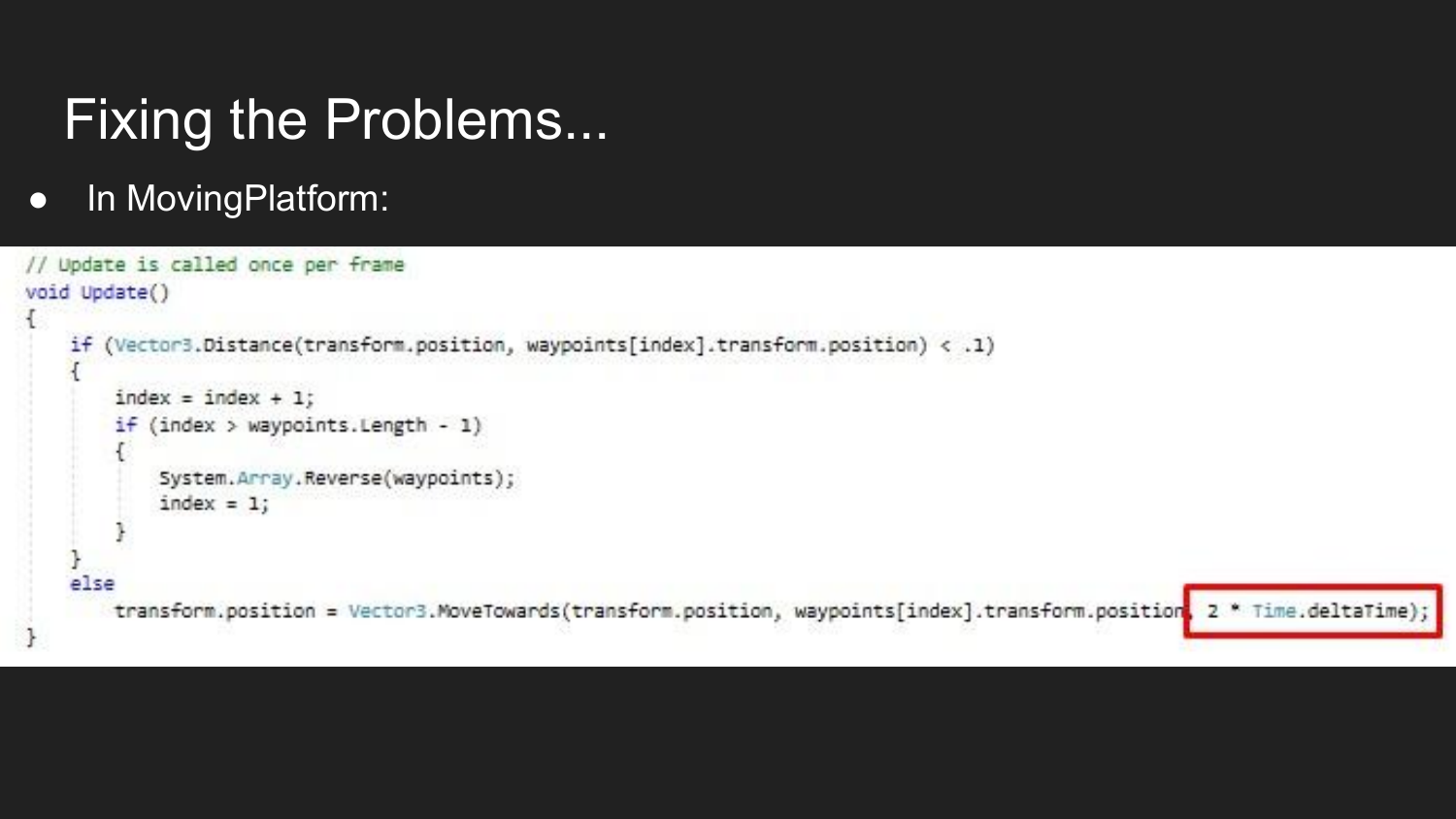#### Fixed the Problems!

● Now our game should come to a full stop once we pause the game!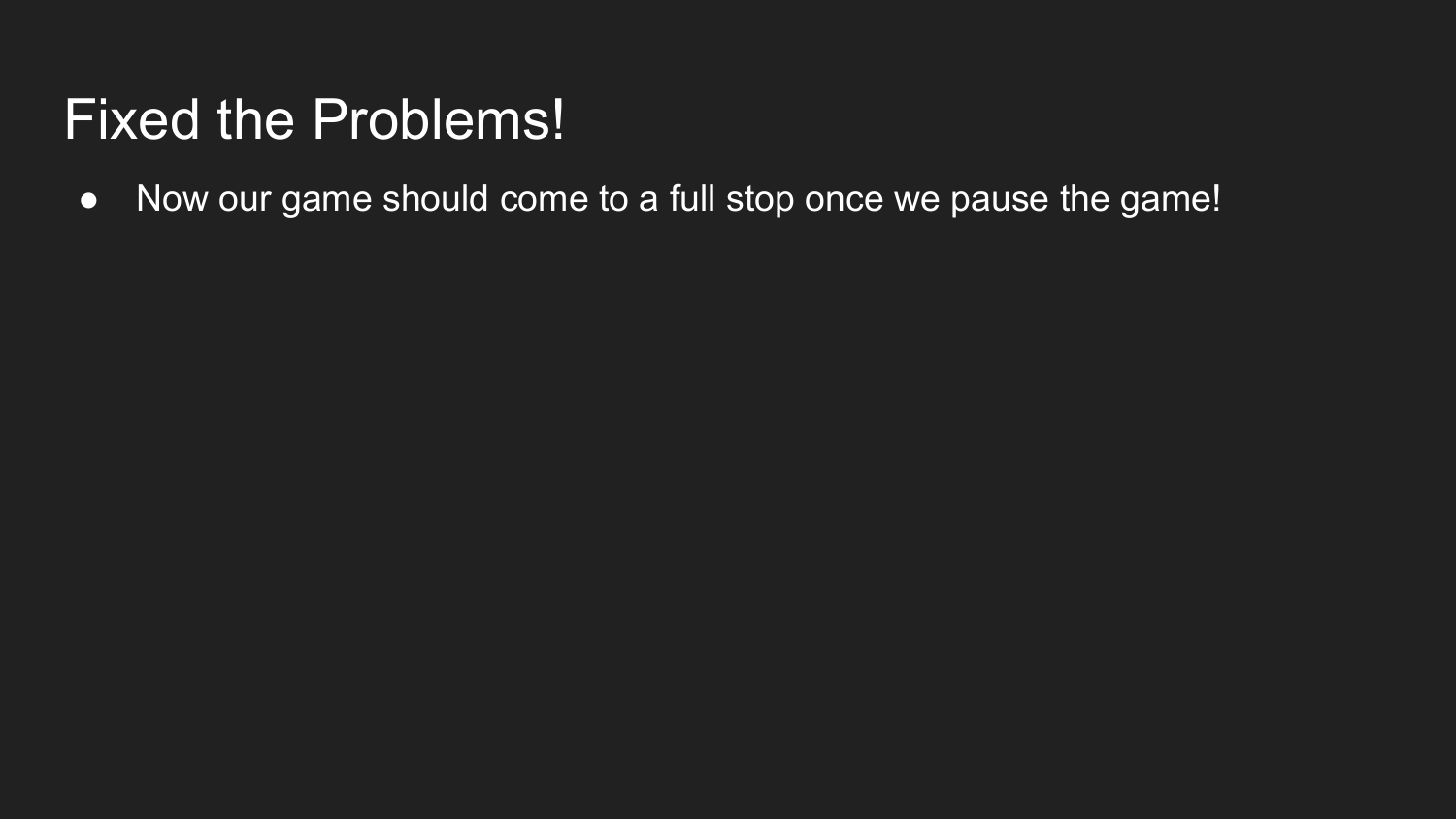## Scene Management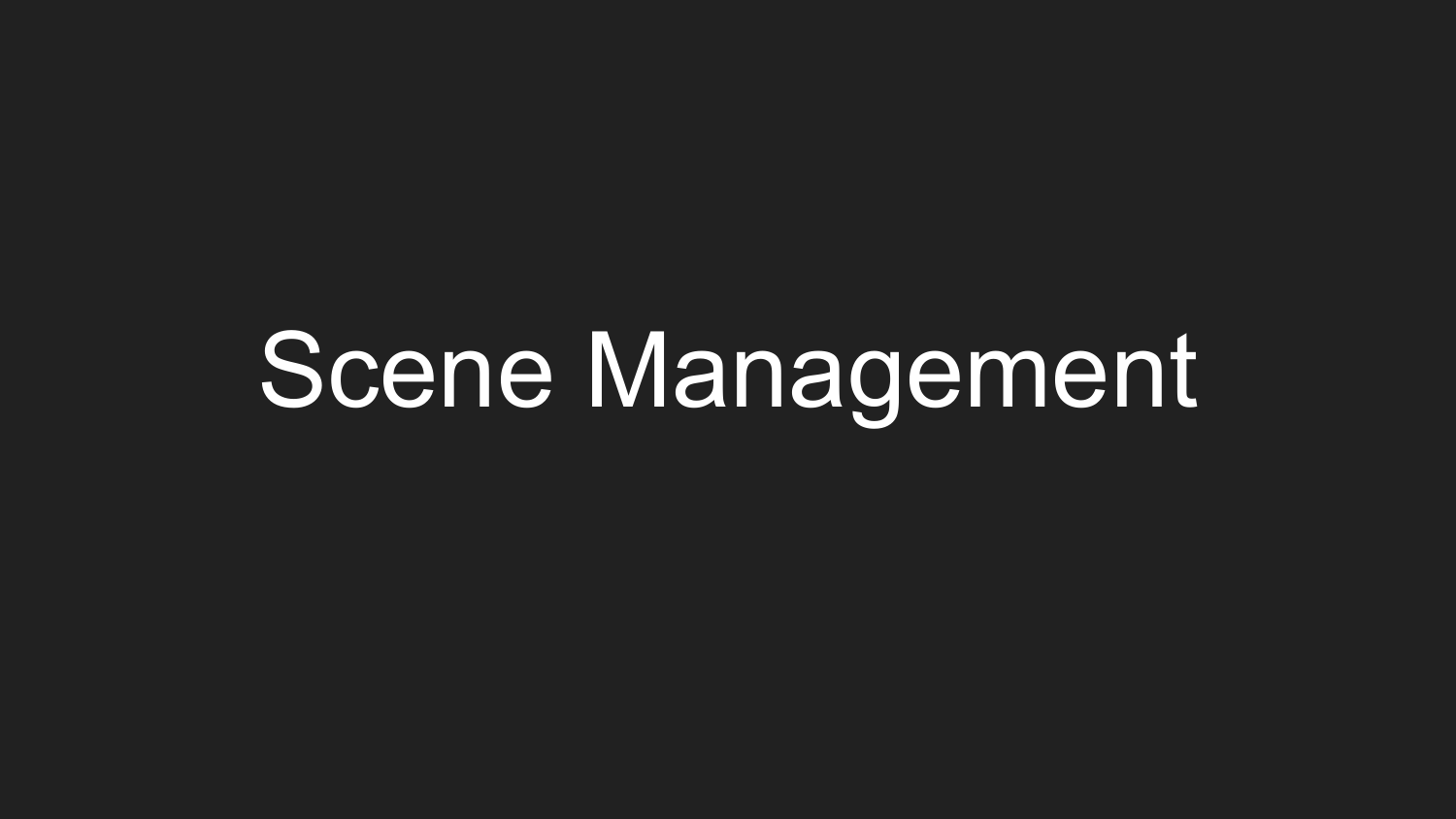#### Review on Scene Management in Unity

- Each separate scene has a unique number that identifies that scene.
- We can use this number to load and reload scenes however we like.
	- You can also use the scene's name.
- You can check the scenes in the game by navigating to: File → Build Settings
	- The scenes in build show the scenes which will be included in the final game, you can add scenes by pressing the Add Open Scenes button.
	- The number to the right of the scenes in the Scenes In Build list is the unique number that identifies each scene, called its index.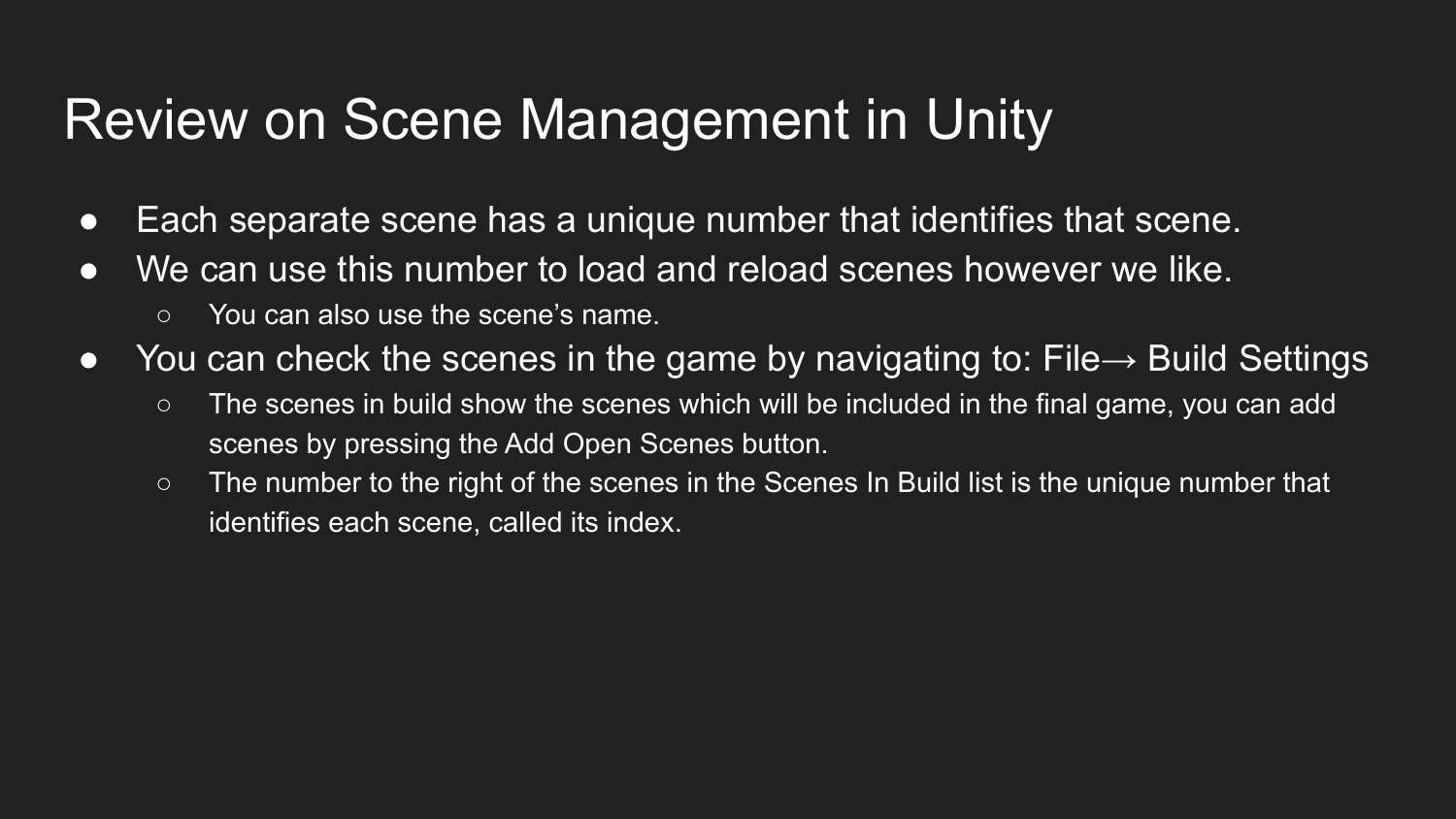### Restarting a Level

- Let's create another button for the game scene, a Restart button using the Scene indexes.
- Start with the function. We'll put this in GameManager since that seems a better place for this function than UIController.
	- We need to include the SceneManagement package in the GameManager.
	- Make sure it is not a static function.



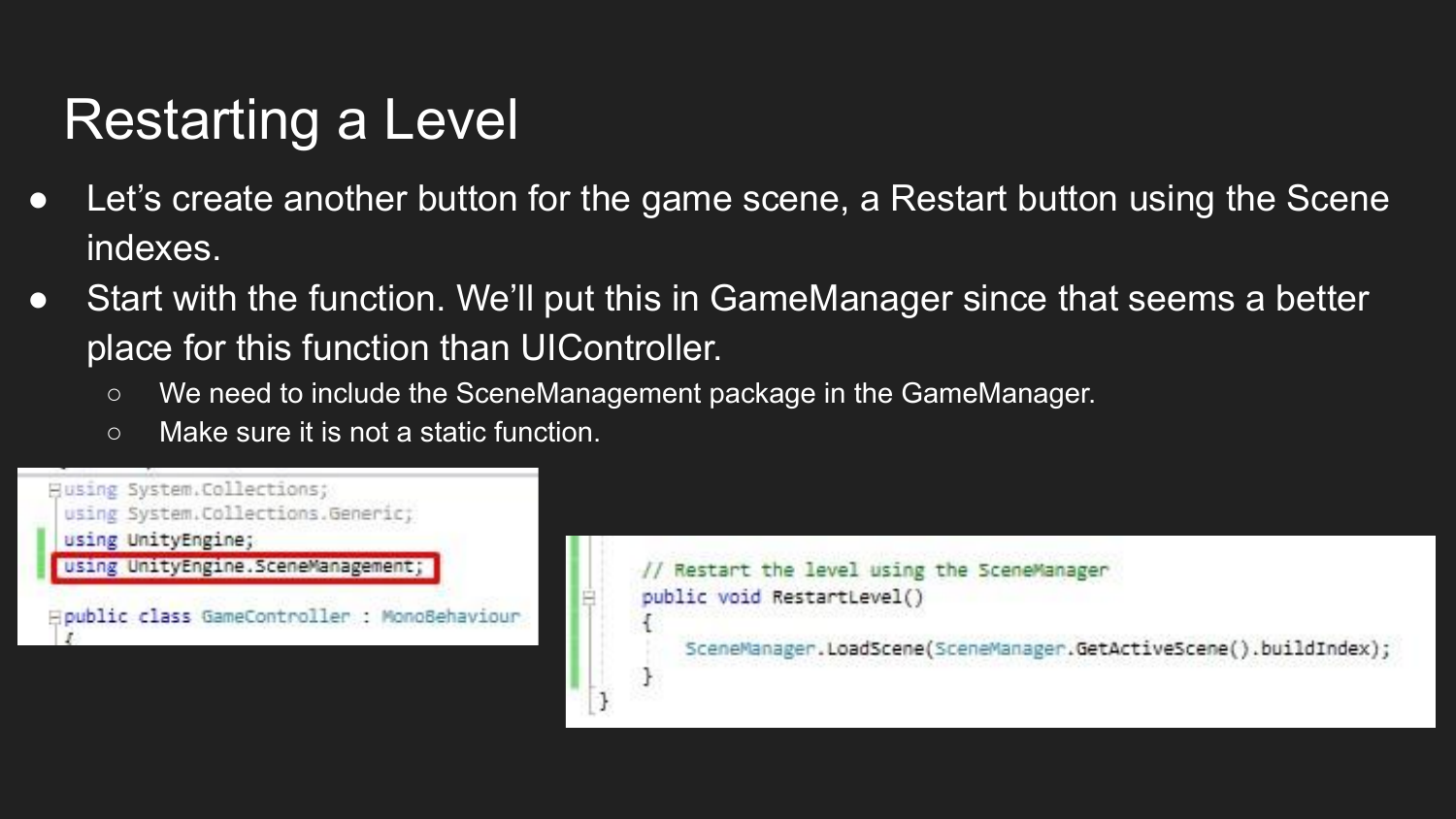#### Buttons in Scene

• Do what we did before and create another button under the panel and change the text component in its child to say "Restart".